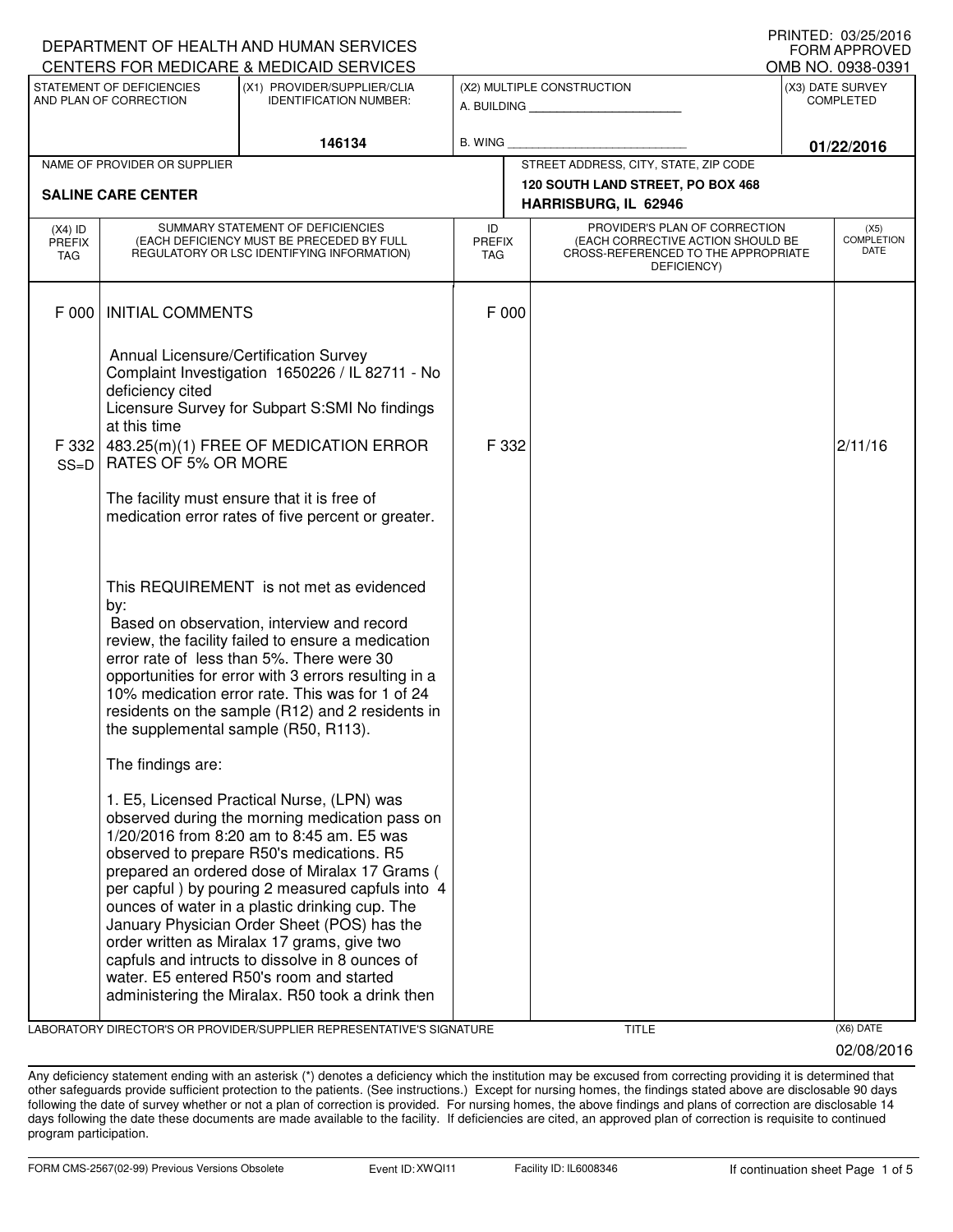|                                                     |                                                                                                                                                                                                                      | DEPARTMENT OF HEALTH AND HUMAN SERVICES<br>CENTERS FOR MEDICARE & MEDICAID SERVICES                                                                                                                                                                                                                                                                                                                                                                                                                                                                                                                                                                                                                                                                                                                                                                                                                                                                                                                                                                                                                                                                                                                                                                                                                                                                    |                                           |                                                                                                                          |                                      | U INIVILD. <i>UJILJIL</i> U IU<br><b>FORM APPROVED</b><br>OMB NO. 0938-0391 |
|-----------------------------------------------------|----------------------------------------------------------------------------------------------------------------------------------------------------------------------------------------------------------------------|--------------------------------------------------------------------------------------------------------------------------------------------------------------------------------------------------------------------------------------------------------------------------------------------------------------------------------------------------------------------------------------------------------------------------------------------------------------------------------------------------------------------------------------------------------------------------------------------------------------------------------------------------------------------------------------------------------------------------------------------------------------------------------------------------------------------------------------------------------------------------------------------------------------------------------------------------------------------------------------------------------------------------------------------------------------------------------------------------------------------------------------------------------------------------------------------------------------------------------------------------------------------------------------------------------------------------------------------------------|-------------------------------------------|--------------------------------------------------------------------------------------------------------------------------|--------------------------------------|-----------------------------------------------------------------------------|
| STATEMENT OF DEFICIENCIES<br>AND PLAN OF CORRECTION |                                                                                                                                                                                                                      | (X1) PROVIDER/SUPPLIER/CLIA<br><b>IDENTIFICATION NUMBER:</b>                                                                                                                                                                                                                                                                                                                                                                                                                                                                                                                                                                                                                                                                                                                                                                                                                                                                                                                                                                                                                                                                                                                                                                                                                                                                                           | (X2) MULTIPLE CONSTRUCTION<br>A. BUILDING |                                                                                                                          | (X3) DATE SURVEY<br><b>COMPLETED</b> |                                                                             |
| 146134                                              |                                                                                                                                                                                                                      |                                                                                                                                                                                                                                                                                                                                                                                                                                                                                                                                                                                                                                                                                                                                                                                                                                                                                                                                                                                                                                                                                                                                                                                                                                                                                                                                                        | <b>B. WING</b>                            |                                                                                                                          | 01/22/2016                           |                                                                             |
|                                                     | NAME OF PROVIDER OR SUPPLIER                                                                                                                                                                                         |                                                                                                                                                                                                                                                                                                                                                                                                                                                                                                                                                                                                                                                                                                                                                                                                                                                                                                                                                                                                                                                                                                                                                                                                                                                                                                                                                        |                                           | STREET ADDRESS, CITY, STATE, ZIP CODE                                                                                    |                                      |                                                                             |
|                                                     | <b>SALINE CARE CENTER</b>                                                                                                                                                                                            |                                                                                                                                                                                                                                                                                                                                                                                                                                                                                                                                                                                                                                                                                                                                                                                                                                                                                                                                                                                                                                                                                                                                                                                                                                                                                                                                                        |                                           | 120 SOUTH LAND STREET, PO BOX 468<br>HARRISBURG, IL 62946                                                                |                                      |                                                                             |
| $(X4)$ ID<br><b>PREFIX</b><br>TAG                   | SUMMARY STATEMENT OF DEFICIENCIES<br>(EACH DEFICIENCY MUST BE PRECEDED BY FULL<br>REGULATORY OR LSC IDENTIFYING INFORMATION)                                                                                         |                                                                                                                                                                                                                                                                                                                                                                                                                                                                                                                                                                                                                                                                                                                                                                                                                                                                                                                                                                                                                                                                                                                                                                                                                                                                                                                                                        | ID<br><b>PREFIX</b><br>TAG.               | PROVIDER'S PLAN OF CORRECTION<br>(EACH CORRECTIVE ACTION SHOULD BE<br>CROSS-REFERENCED TO THE APPROPRIATE<br>DEFICIENCY) | (X5)<br><b>COMPLETION</b><br>DATE    |                                                                             |
| F 332<br>F 441  <br>$SS = D$                        | Continued From page 1<br>50-12.5 mg and states "Do not crush".<br>meal that morning.<br>SPREAD, LINENS<br>of disease and infection.<br>(a) Infection Control Program<br>Program under which it -<br>in the facility; | refused to take any more of the Miralax. E5<br>verified on 1/21/2016 at 9:45 am that 4 ounces of<br>water was used to dissolve the Miralax.<br>2. At 8:40 am on 1/20/2016, E5 was observed to<br>prepare R12's morning medications. E5 placed<br>an ordered Losartan 50-12.5 milligrams (mg) into<br>the medication cup along with R12's other<br>medications. E5 then crushed all the medications,<br>mixed them with applesauce and administered to<br>R12. The January 2016 POS lists Losartan<br>3. E3, LPN was observed while passing<br>medications on 1/20/2016 at 8:50 am. E3<br>administered R113 his ordered Glipizide 5 mg.<br>tablet. The January 2016 POS lists Glipizide 5 mg<br>and states "every morning before meal". E4,<br>Certified Nurse Aide stated at 8:55 am on<br>1/20/2016 that breakfast is served at 7:00 am. E3<br>acknowledged on 1/20/2016 at 3:00 pm that<br>R113's Glipizide was given after the breakfast<br>483.65 INFECTION CONTROL, PREVENT<br>The facility must establish and maintain an<br>Infection Control Program designed to provide a<br>safe, sanitary and comfortable environment and<br>to help prevent the development and transmission<br>The facility must establish an Infection Control<br>(1) Investigates, controls, and prevents infections<br>(2) Decides what procedures, such as isolation, | F 332<br>F441                             |                                                                                                                          |                                      | 2/11/16                                                                     |

FORM CMS-2567(02-99) Previous Versions Obsolete **XWQI11** Event ID: XWQI11 Facility ID: IL6008346 If continuation sheet Page 2 of 5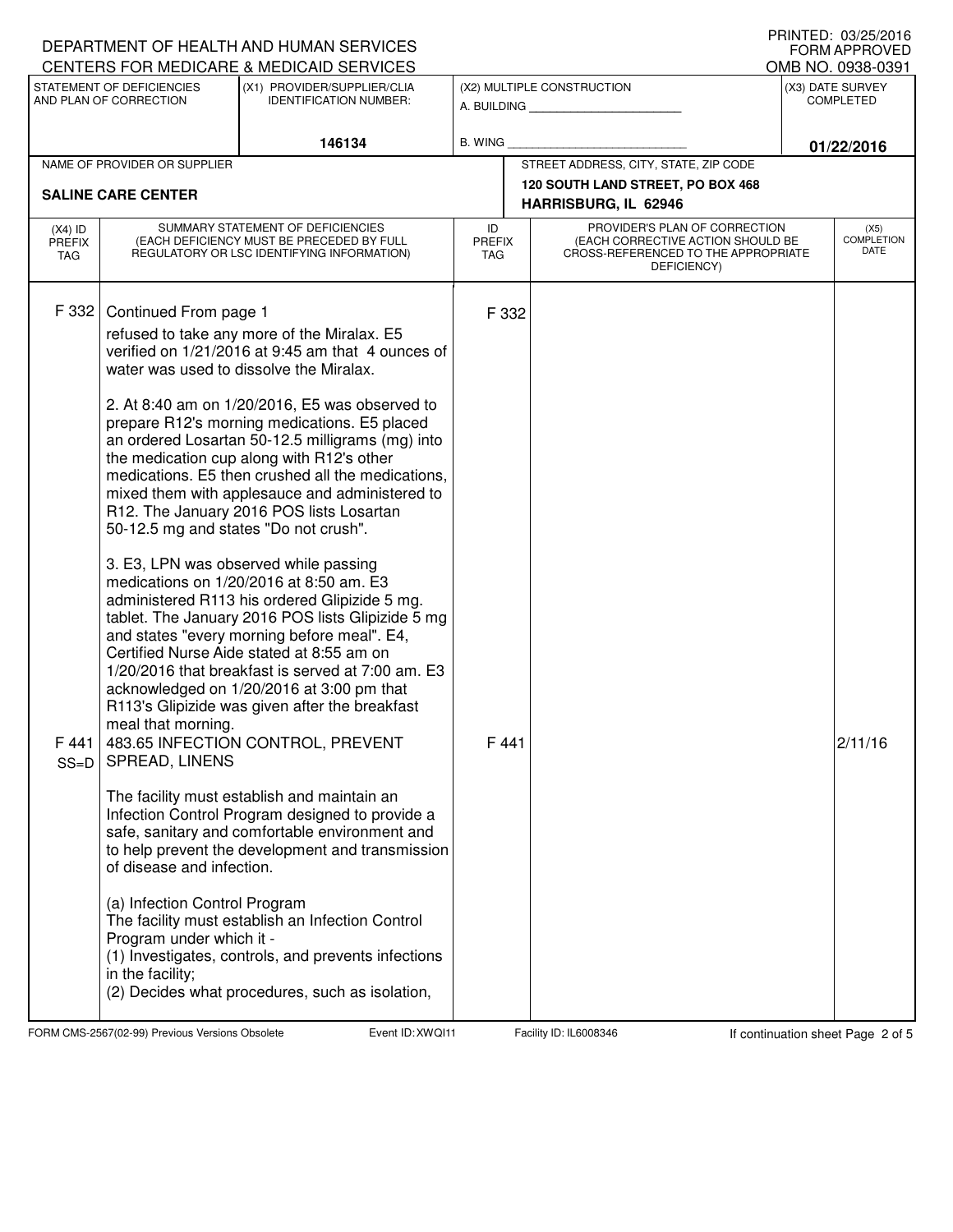| DEPARTMENT OF HEALTH AND HUMAN SERVICES             | <b>I INIVILD. VJZJZUIU</b><br><b>FORM APPROVED</b><br>OMB NO. 0938-0391                                                                                                                                                                                                                                                                                                                                                                                                                                                                                                                                                                                                                                                                                                                                                                                                                              |                                                                                                                                                                                                                                                                                                   |                                                          |                             |                                                                                                                          |                                      |                                   |  |  |
|-----------------------------------------------------|------------------------------------------------------------------------------------------------------------------------------------------------------------------------------------------------------------------------------------------------------------------------------------------------------------------------------------------------------------------------------------------------------------------------------------------------------------------------------------------------------------------------------------------------------------------------------------------------------------------------------------------------------------------------------------------------------------------------------------------------------------------------------------------------------------------------------------------------------------------------------------------------------|---------------------------------------------------------------------------------------------------------------------------------------------------------------------------------------------------------------------------------------------------------------------------------------------------|----------------------------------------------------------|-----------------------------|--------------------------------------------------------------------------------------------------------------------------|--------------------------------------|-----------------------------------|--|--|
| STATEMENT OF DEFICIENCIES<br>AND PLAN OF CORRECTION |                                                                                                                                                                                                                                                                                                                                                                                                                                                                                                                                                                                                                                                                                                                                                                                                                                                                                                      | CENTERS FOR MEDICARE & MEDICAID SERVICES<br>(X1) PROVIDER/SUPPLIER/CLIA<br><b>IDENTIFICATION NUMBER:</b>                                                                                                                                                                                          | (X2) MULTIPLE CONSTRUCTION<br>A. BUILDING AND AN INCOME. |                             |                                                                                                                          | (X3) DATE SURVEY<br><b>COMPLETED</b> |                                   |  |  |
|                                                     |                                                                                                                                                                                                                                                                                                                                                                                                                                                                                                                                                                                                                                                                                                                                                                                                                                                                                                      | 146134                                                                                                                                                                                                                                                                                            | <b>B. WING</b>                                           |                             |                                                                                                                          |                                      | 01/22/2016                        |  |  |
|                                                     | NAME OF PROVIDER OR SUPPLIER                                                                                                                                                                                                                                                                                                                                                                                                                                                                                                                                                                                                                                                                                                                                                                                                                                                                         |                                                                                                                                                                                                                                                                                                   |                                                          |                             | STREET ADDRESS, CITY, STATE, ZIP CODE                                                                                    |                                      |                                   |  |  |
|                                                     | <b>SALINE CARE CENTER</b>                                                                                                                                                                                                                                                                                                                                                                                                                                                                                                                                                                                                                                                                                                                                                                                                                                                                            |                                                                                                                                                                                                                                                                                                   |                                                          |                             | 120 SOUTH LAND STREET, PO BOX 468                                                                                        |                                      |                                   |  |  |
|                                                     |                                                                                                                                                                                                                                                                                                                                                                                                                                                                                                                                                                                                                                                                                                                                                                                                                                                                                                      |                                                                                                                                                                                                                                                                                                   |                                                          | HARRISBURG, IL 62946        |                                                                                                                          |                                      |                                   |  |  |
| $(X4)$ ID<br><b>PREFIX</b><br><b>TAG</b>            | SUMMARY STATEMENT OF DEFICIENCIES<br>(EACH DEFICIENCY MUST BE PRECEDED BY FULL<br>REGULATORY OR LSC IDENTIFYING INFORMATION)                                                                                                                                                                                                                                                                                                                                                                                                                                                                                                                                                                                                                                                                                                                                                                         |                                                                                                                                                                                                                                                                                                   |                                                          | <b>PREFIX</b><br><b>TAG</b> | PROVIDER'S PLAN OF CORRECTION<br>(EACH CORRECTIVE ACTION SHOULD BE<br>CROSS-REFERENCED TO THE APPROPRIATE<br>DEFICIENCY) |                                      | (X5)<br><b>COMPLETION</b><br>DATE |  |  |
| F 441                                               | Continued From page 2<br>should be applied to an individual resident; and<br>(3) Maintains a record of incidents and corrective<br>actions related to infections.<br>(b) Preventing Spread of Infection<br>(1) When the Infection Control Program<br>determines that a resident needs isolation to<br>prevent the spread of infection, the facility must<br>isolate the resident.<br>(2) The facility must prohibit employees with a<br>communicable disease or infected skin lesions<br>from direct contact with residents or their food, if<br>direct contact will transmit the disease.<br>(3) The facility must require staff to wash their<br>hands after each direct resident contact for which<br>hand washing is indicated by accepted<br>professional practice.<br>(c) Linens<br>Personnel must handle, store, process and<br>transport linens so as to prevent the spread of<br>infection. |                                                                                                                                                                                                                                                                                                   |                                                          | F 441                       |                                                                                                                          |                                      |                                   |  |  |
|                                                     | by:<br>of 24.<br>The findings are:                                                                                                                                                                                                                                                                                                                                                                                                                                                                                                                                                                                                                                                                                                                                                                                                                                                                   | This REQUIREMENT is not met as evidenced<br>Based on observation and record review, the<br>facility failed to ensure that proper infection<br>control was maintained during incontinence care<br>and wound care for 2 of 6 residents (R8, R18)<br>observed during provision of care in the sample |                                                          |                             |                                                                                                                          |                                      |                                   |  |  |
|                                                     |                                                                                                                                                                                                                                                                                                                                                                                                                                                                                                                                                                                                                                                                                                                                                                                                                                                                                                      | 1. E5, Licensed Practical Nurse, was observed on<br>1/21/2016 at 8:45 am during wound care for R18.<br>E5 used a pair of scissors to cut through R18's                                                                                                                                            |                                                          |                             |                                                                                                                          |                                      |                                   |  |  |

FORM CMS-2567(02-99) Previous Versions Obsolete **XWQI11** Event ID: XWQI11 Facility ID: IL6008346 If continuation sheet Page 3 of 5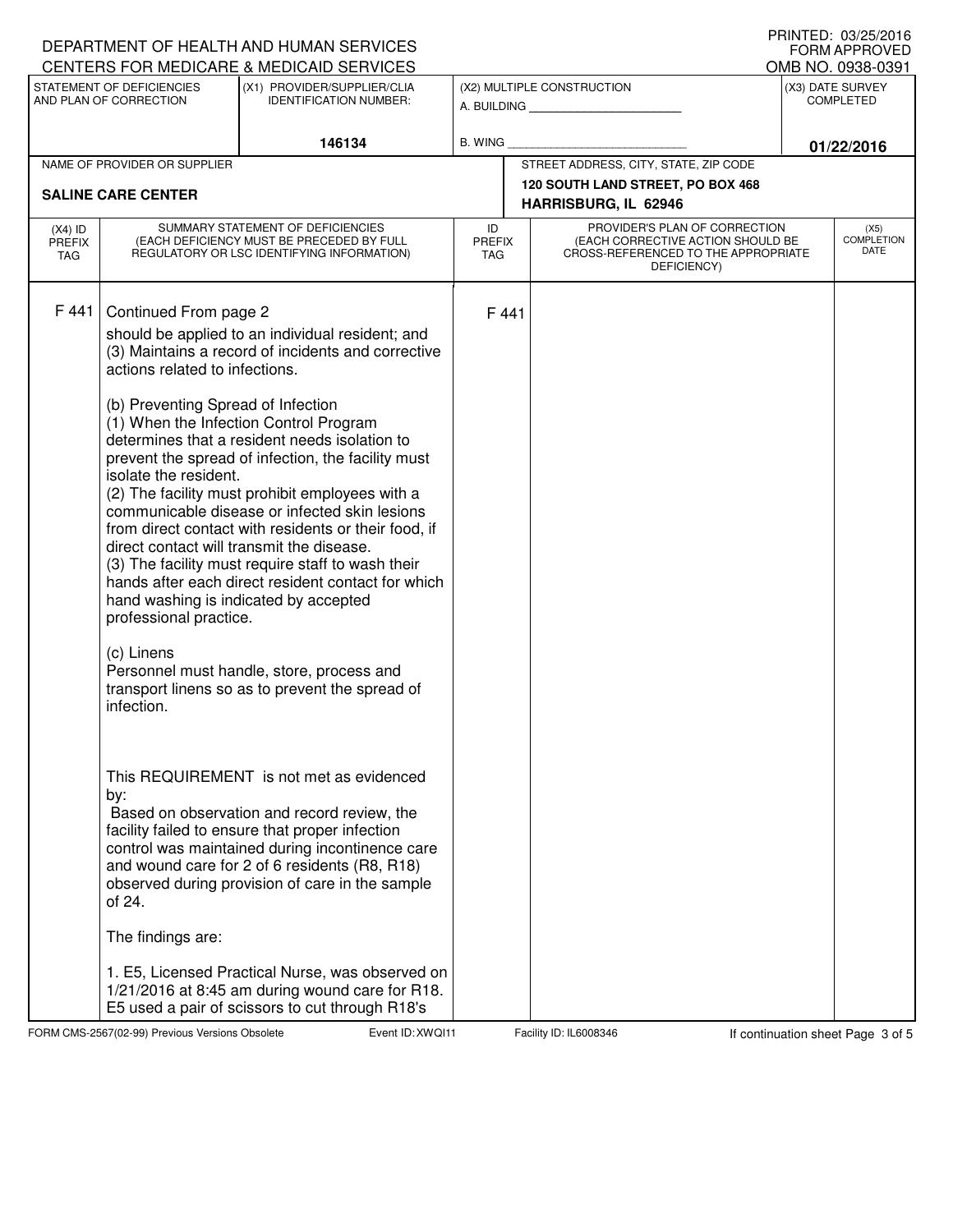|                                                                                                      | DEPARTMENT OF HEALTH AND HUMAN SERVICES                                                                                      |                                                                                                                                                                                                                                                                                                                                                                                                                                                                                                                                                                                                                                                                                                                                                                                                                                                                                                                                                                                                                                                                                                                                                                                                                                                                                                                                                                                                                                                                                                                 | I INIVILD. VJZJZVIV<br>FORM APPROVED<br>OMB NO. 0938-0391 |                                                                                                                          |                                                                            |                  |                                          |
|------------------------------------------------------------------------------------------------------|------------------------------------------------------------------------------------------------------------------------------|-----------------------------------------------------------------------------------------------------------------------------------------------------------------------------------------------------------------------------------------------------------------------------------------------------------------------------------------------------------------------------------------------------------------------------------------------------------------------------------------------------------------------------------------------------------------------------------------------------------------------------------------------------------------------------------------------------------------------------------------------------------------------------------------------------------------------------------------------------------------------------------------------------------------------------------------------------------------------------------------------------------------------------------------------------------------------------------------------------------------------------------------------------------------------------------------------------------------------------------------------------------------------------------------------------------------------------------------------------------------------------------------------------------------------------------------------------------------------------------------------------------------|-----------------------------------------------------------|--------------------------------------------------------------------------------------------------------------------------|----------------------------------------------------------------------------|------------------|------------------------------------------|
| CENTERS FOR MEDICARE & MEDICAID SERVICES<br>STATEMENT OF DEFICIENCIES<br>(X1) PROVIDER/SUPPLIER/CLIA |                                                                                                                              |                                                                                                                                                                                                                                                                                                                                                                                                                                                                                                                                                                                                                                                                                                                                                                                                                                                                                                                                                                                                                                                                                                                                                                                                                                                                                                                                                                                                                                                                                                                 | (X2) MULTIPLE CONSTRUCTION                                |                                                                                                                          |                                                                            | (X3) DATE SURVEY |                                          |
| AND PLAN OF CORRECTION                                                                               |                                                                                                                              | <b>IDENTIFICATION NUMBER:</b>                                                                                                                                                                                                                                                                                                                                                                                                                                                                                                                                                                                                                                                                                                                                                                                                                                                                                                                                                                                                                                                                                                                                                                                                                                                                                                                                                                                                                                                                                   |                                                           |                                                                                                                          | A. BUILDING                                                                | <b>COMPLETED</b> |                                          |
| 146134                                                                                               |                                                                                                                              | <b>B. WING</b>                                                                                                                                                                                                                                                                                                                                                                                                                                                                                                                                                                                                                                                                                                                                                                                                                                                                                                                                                                                                                                                                                                                                                                                                                                                                                                                                                                                                                                                                                                  |                                                           |                                                                                                                          | 01/22/2016                                                                 |                  |                                          |
|                                                                                                      | NAME OF PROVIDER OR SUPPLIER                                                                                                 |                                                                                                                                                                                                                                                                                                                                                                                                                                                                                                                                                                                                                                                                                                                                                                                                                                                                                                                                                                                                                                                                                                                                                                                                                                                                                                                                                                                                                                                                                                                 |                                                           |                                                                                                                          | STREET ADDRESS, CITY, STATE, ZIP CODE<br>120 SOUTH LAND STREET, PO BOX 468 |                  |                                          |
|                                                                                                      | <b>SALINE CARE CENTER</b>                                                                                                    |                                                                                                                                                                                                                                                                                                                                                                                                                                                                                                                                                                                                                                                                                                                                                                                                                                                                                                                                                                                                                                                                                                                                                                                                                                                                                                                                                                                                                                                                                                                 |                                                           |                                                                                                                          | HARRISBURG, IL 62946                                                       |                  |                                          |
| $(X4)$ ID<br><b>PREFIX</b><br>TAG                                                                    | SUMMARY STATEMENT OF DEFICIENCIES<br>(EACH DEFICIENCY MUST BE PRECEDED BY FULL<br>REGULATORY OR LSC IDENTIFYING INFORMATION) |                                                                                                                                                                                                                                                                                                                                                                                                                                                                                                                                                                                                                                                                                                                                                                                                                                                                                                                                                                                                                                                                                                                                                                                                                                                                                                                                                                                                                                                                                                                 | ID<br><b>PREFIX</b><br><b>TAG</b>                         | PROVIDER'S PLAN OF CORRECTION<br>(EACH CORRECTIVE ACTION SHOULD BE<br>CROSS-REFERENCED TO THE APPROPRIATE<br>DEFICIENCY) |                                                                            |                  | (X5)<br><b>COMPLETION</b><br><b>DATE</b> |
| F 441<br>F 458<br>$SS = B$                                                                           | Continued From page 3<br>Discharge Summary.<br>spread of infection.<br>LEAST 80 SQ FT/RESIDENT<br>by:                        | soiled dressing on R18's left lower leg. The<br>dressing extended from mid calf down past R18's<br>heel. A 4x4 centimeter area of the dressing was<br>noted to be soaked thru with blood in the calf<br>area. After cutting through the dressing, E5 laid<br>the scissors down on the top of the treatment cart<br>without a barrier in place. After completing the<br>wound care, E5 picked up the contaminated<br>scissors and without cleaning them, placed them<br>in the pocket of her shirt. E18 has a diagnosis of<br>Hepatitis C as noted on an 8/28/2015 hospital<br>2. E13, Certified Nurse Aide, was observed<br>during incontinence care of R8. on 1/21/2016 at<br>10:00 am. After cleaning stool from R8's perineal<br>area, E13 touched the bed linens and gown of R8<br>with the soiled gloves.E8 continued to adjust R8's<br>bed linens then abruptly stopped, took off the<br>soiled gloves and applied clean gloves to finish<br>the resident care. The facility policy titled<br>Handwashing/Hand Hygiene with a revision date<br>of April 2012 states that the facility considers<br>hand hygiene the primary means to prevent the<br>483.70(d)(1)(ii) BEDROOMS MEASURE AT<br>Bedrooms must measure at least 80 square feet<br>per resident in multiple resident bedrooms, and at<br>least 100 square feet in single resident rooms.<br>This REQUIREMENT is not met as evidenced<br>Based on observations and interviews the facility<br>failed to provide at least 80 square feet of floor |                                                           | F 441<br>F 458                                                                                                           |                                                                            |                  | 2/11/16                                  |

FORM CMS-2567(02-99) Previous Versions Obsolete **XWQI11** Event ID: XWQI11 Facility ID: IL6008346 If continuation sheet Page 4 of 5